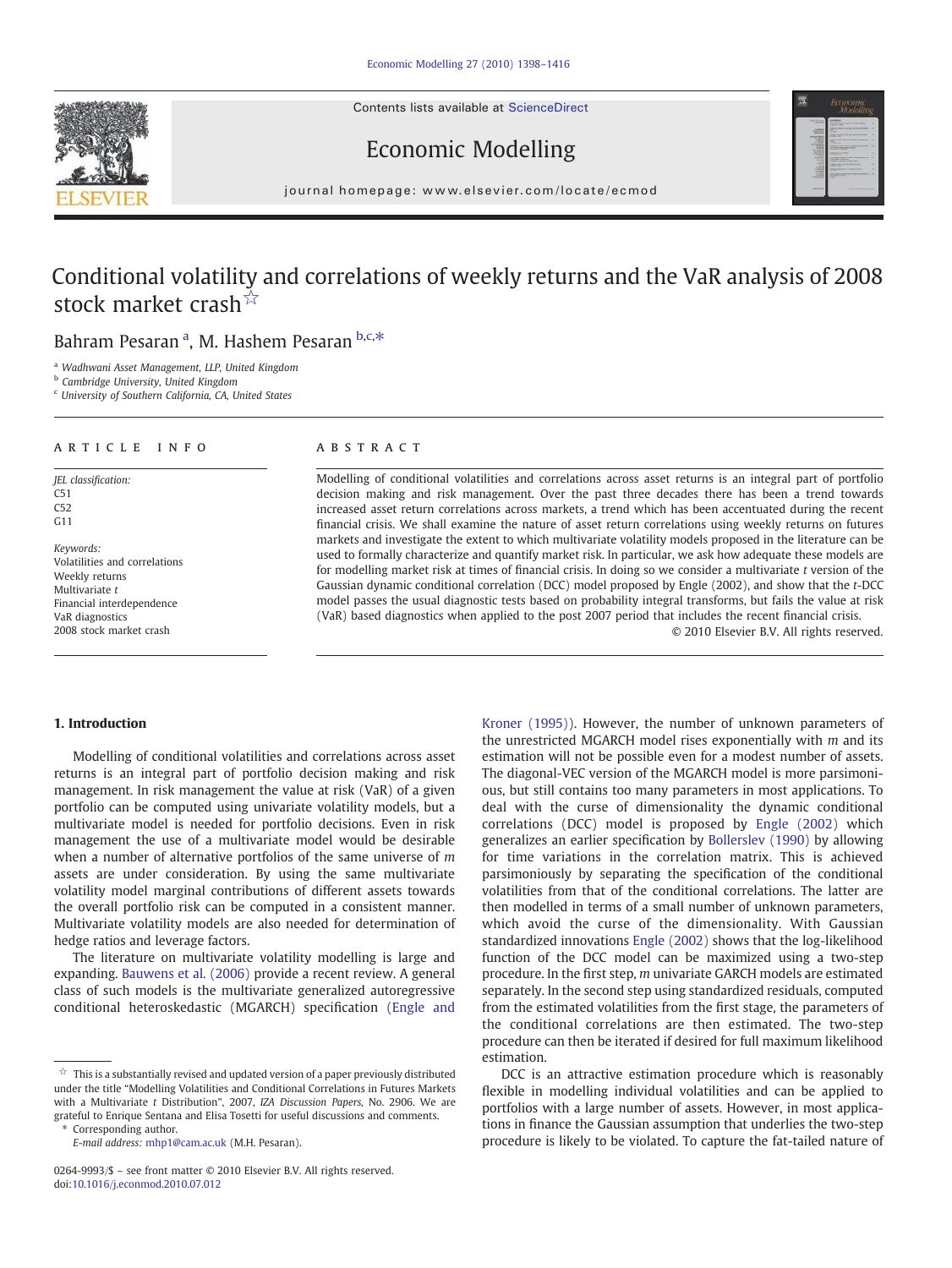the distribution of asset returns, it is more appropriate if the DCC model is combined with a multivariate t distribution, particularly for risk analysis where the tail properties of return distributions are of primary concern. But Engle's two-step procedure will no longer be applicable to such a t-DCC specification and a simultaneous approach to the estimation of the parameters of the model, including the degree-of-freedom parameter of the multivariate  $t$  distribution, would be needed. This paper develops such an estimation procedure and proposes the use of devolatized returns computed as returns standardized by realized volatilities rather than by GARCH type volatility estimates. Devolatized returns are likely to be approximately Gaussian although the same cannot be said about the standardized returns ([Andersen et al. \(2001a,b\)\)](#page--1-0).

The t-DCC estimation procedure is applied to a portfolio composed of 6 currencies, four 10 year government bonds, and seven equity index futures over the period May 27, 1994 to October 30, 2009; split into an estimation sample (1994 to 2007) and an evaluation sample (2008 to 2009). To avoid the non-synchronization of daily returns across markets in different time zones we estimate the volatility models using weekly rather than daily returns.

Main features of the empirical results are as follows:

- The estimation results strongly reject the normal-DCC model in favour of a t-DCC specification.
- The t-DCC specification passes the non-parametric Kolmogorov– Smirnov tests, but fails the VaR test due to the extreme events in September and October of 2008.
- Important changes to asset return volatilities have taken place which are shared across assets and markets.
- The 2008 financial crisis resulted in the reversal of the trend volatilities from its low levels during 2003–2007 to unprecedented heights in 2008.
- Asset return correlations have been rising historically. The recent crisis has accentuated this trend rather than leading to it.
- The rise in asset return correlations seems to be more reflective of underlying trends — globalization and integration of financial markets, and cannot be attributed to the recent financial crisis. More research on this topic is clearly needed.

The plan of the paper is as follows. Section 2 introduces the t-DCC model and discusses the devolatized returns and the rational behind their construction. [Section 3](#page--1-0) considers recursive relations for real time analysis. The maximum likelihood estimation of the t-DCC model is set out in [Section 4](#page--1-0), followed by a review of diagnostic tests in [Section 5.](#page--1-0) The empirical application to weekly returns is discussed in [Sections 6 and 7.](#page--1-0) The evolution of asset return volatilities and correlations is discussed in [Section 8,](#page--1-0) followed by some concluding remarks in [Section 9.](#page--1-0)

### 2. Modelling conditional correlation matrix of asset returns

Let  $r_t$  be an  $m \times 1$  vector of asset returns at close day t assumed to have a conditional multivariate t distribution with means,  $\mu_{t-1}$ , and the non-singular variance–covariance matrix  $\Sigma_{t-1}$ , and  $v_{t-1} > 2$ degrees of freedom. Here we are not concerned with how mean returns are predicted and take  $\mu_{t-1}$  as given.<sup>1</sup> For specification

$$
\Sigma_{t-1} = \mathbf{D}_{t-1} \mathbf{R}_{t-1} \mathbf{D}_{t-1},\tag{1}
$$

where

$$
\mathbf{D}_{t-1} = \begin{pmatrix} \sigma_{1,t-1} & & & & \\ & \sigma_{2,t-1} & 0 & & \\ & & \ddots & & \\ & & & \sigma_{m,t-1} \\ & & & & \sigma_{m,t-1} \\ & & & & \ddots & \\ \mathbf{R}_{t-1} = \begin{pmatrix} 1 & \rho_{12,t-1} & \rho_{13,t-1} & & & \rho_{1m,t-1} \\ \rho_{21,t-1} & 1 & \rho_{23,t-1} & & & \rho_{2m,t-1} \\ \vdots & & & & \ddots & \vdots \\ \rho_{m1,t-1} & \cdots & & & \rho_{m,m-1,t-1} & 1 \end{pmatrix},
$$

 $\mathbf{R}_{t-1} = (\rho_{ij,t-1}) = (\rho_{ji,t-1})$  is the symmetric  $m \times m$  correlation matrix, and  $D_{t-1}$  is the  $m \times m$  diagonal matrix with  $\sigma_{i,t-1}$ ,  $i= 1, 2, \ldots$ ,  $m$  denoting the conditional volatility of the  $i$ -th asset return. More specifically

$$
\sigma_{i,t-1}^2 = V(r_{it} | \Omega_{t-1}),
$$

and  $\rho_{ij,t-1}$  are conditional pair-wise return correlations defined by

$$
\rho_{ij,t-1} = \frac{\text{Cov}\left(r_{it}, r_{jt} | \Omega_{t-1}\right)}{\sigma_{i,t-1} \sigma_{j,t-1}},
$$

where  $\Omega_{t-1}$  is the information set available at close of day  $t-1$ . Clearly,  $\rho_{ij,t-1}=1$ , for  $i=j$ .

[Bollerslev \(1990\)](#page--1-0) considers Eq. (1) with a constant correlation matrix  $R_{t-1} = R$ . [Engle \(2002\)](#page--1-0) allows for  $R_{t-1}$  to be time-varying and proposes a class of multivariate GARCH models labeled as dynamic conditional correlation (DCC) models. An alternative approach would be to use the conditionally heteroskedastic factor model discussed, for example, in [Sentana \(2000\)](#page--1-0) where the vector of unobserved common factors are assumed to be conditionally heteroskedastic. Parsimony is achieved by assuming that the number of the common factors is much less than the number of assets under consideration.

The decomposition of  $\Sigma_{t-1}$  in Eq. (1) allows separate specification of the conditional volatilities and conditional cross-asset returns correlations. For example, one can utilize the GARCH (1,1) model for  $\sigma_{i,t-1}^2$ , namely

$$
V(r_{it}|\Omega_{t-1}) = \sigma_{i,t-1}^2 = \overline{\sigma}_i^2 (1 - \lambda_{1i} - \lambda_{2i}) + \lambda_{1i}\sigma_{i,t-2}^2 + \lambda_{2i}r_{i,t-1}^2, \quad (2)
$$

where  $\overline{\sigma}_i^2$  is the unconditional variance of the *i*-th asset return. Under the restriction  $\lambda_{1i} + \lambda_{2i} = 1$ , the unconditional variance does not exist and we have the integrated GARCH (IGARCH) model used extensively in the professional financial community, which is mathematically equivalent to the "exponential smoother" applied to the  $r_{it}^2$ 's<sup>2</sup>

$$
\sigma_{i,t-1}^2(\lambda_i) = (1 - \lambda_i) \sum_{s=1}^{\infty} \lambda_i^{s-1} r_{i,t-s}^2 \qquad 0 < \lambda_i < 1,
$$
 (3)

or written recursively

$$
\sigma_{i,t-1}^2(\lambda_i) = \lambda_i \sigma_{i,t-2}^2 + (1-\lambda_i) r_{i,t-1}^2.
$$
\n(4)

of  $\Sigma_{t-1}$  we follow [Bollerslev \(1990\) and Engle \(2002\)](#page--1-0) to consider the decomposition

Although the estimation of  $\mu_{t-1}$  and  $\Sigma_{t-1}$  are inter-related, in practice mean returns are predicted by least squares techniques (such as recursive estimation or recursive modelling) which do not take account of the conditional volatility. This might involve some loss in the efficiency of estimating  $\mu_{t-1}$ , but considerably simplifies the estimation of the return distribution needed in portfolio decisions and risk management. 2 See, for example, [Litterman and Winkelmann \(1998\)](#page--1-0).